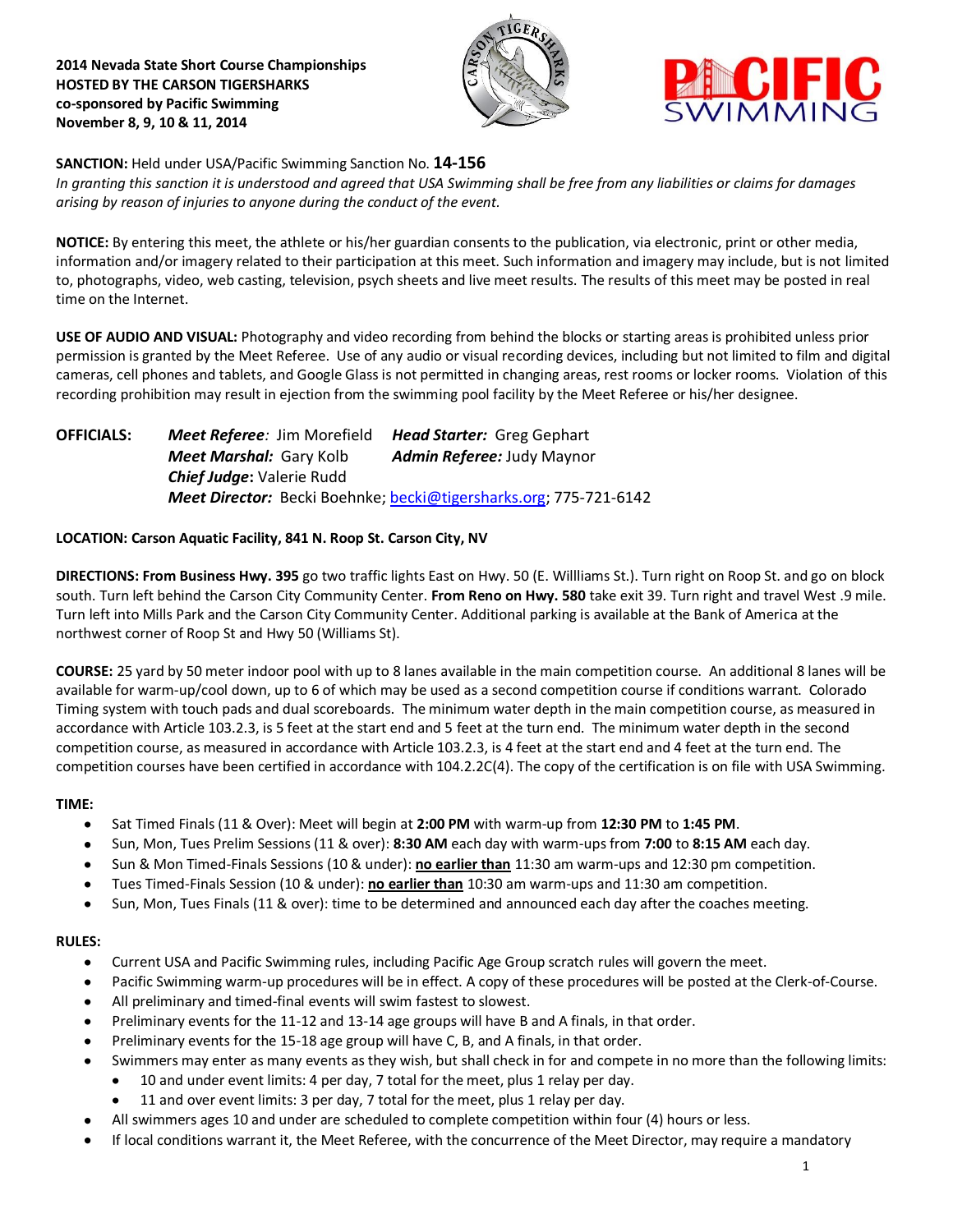scratch down. Immediate cash refunds will be made for any mandatory scratches.

**All coaches and deck officials must wear their valid USA-S membership cards in a visible manner at all times while on deck.** All coaches are required to sign in at the meet before the beginning or warm-ups and present their 2014 or 2015 registration card. Except for coaches accompanying athletes participating under the provisions of 202.6 or USA Swimming's "open border" policy, all persons acting in any coaching capacity must show proof of current USA Swimming coach membership.

# **DISTANCE:**

- All Saturday events are timed finals. The Tuesday 500 freestyle events will swim as Preliminaries and Finals.  $\bullet$
- Age groups in the 400 IM and 1650 freestyle will be seeded together, but will be scored and awarded separately.
- The 1650 yard freestyle will be swum alternating womens and mens heats. All swimmers in the 1650 must provide their own timers and lap counters.
- $\bullet$ Swimmers entered in the 500 yard freestyle on Saturday or Tuesday must provide their own lap counters, and will swim women then men, no alternating.

# **RELAYS:**

- Relays are timed finals and will be deck entered by the announced deadlines on Sunday and Monday.
- Teams may submit as many relay entries as they wish.
- Relay entry cards will be available from the Admin table throughout the meet. Each entry must clearly designate the order of swim and any alternate swimmers, and shall not be changed after the lead swimmer is called to the blocks.
- 11 & over relays will be contested at the end of the finals sessions only.
- Each relay swimmer must be entered in an individual event in the meet, OR the name, registration number, birth date, and participation fee for each "relay only" swimmer(s) must be submitted with the team entries.
- $\bullet$ Each swimmer may participate in no more than one (1) relay event per day. Swimmers age 19 & over shall not participate.

**UNACCOMPANIED SWIMMERS:** Any USA-S athlete-member competing at the meet must be accompanied by a USA Swimming member-coach for the purposes of athlete supervision during warm-up, competition and warm-down. If a coach-member of the athlete's USA-S Club does not attend the meet to serve in said supervisory capacity, it is the responsibility of the swimmer or the swimmer's legal guardian to arrange for supervision by a USA-S member-coach. The Meet Director or Meet Referee may assist the swimmer in making arrangements for such supervision; however, it is recommended that such arrangements be made in advance of the meet by the athlete's USA-S Club Member-Coach.

**RACING STARTS:** Swimmers must be certified by a USA-S member-coach as being proficient in performing a racing start, or must start the race in the water. It is the responsibility of the swimmer or the swimmer's legal guardian to ensure compliance with this requirement.

**RESTRICTIONS:** the following prohibitions apply to all areas of the meet venue including the pool deck, locker rooms, spectator seating, standing areas, and all areas used by swimmers during the meet and during warm-up periods, including the Community Center located in the adjacent parking lot of the Carson Aquatic Center.

- No smoking or use of tobacco products.  $\bullet$
- No sale or use of alcoholic beverages.  $\bullet$
- No glass containers.
- No propane heaters.
- No animals.
- Except where venue facilities require otherwise, changing into or out of swimsuits other than in locker rooms or other designated areas is not appropriate and is strongly discouraged.
- IMPORTANT: All floor and wall vents must be kept clear at all times to ensure proper air circulation in the facility.
- Only swimmers, coaches, officials, and volunteers will be allowed on the pool deck. Closed areas on the pool deck may exist. Cooperation of swimmers, families and coaches is appreciated.
- Destructive devices, to include but not limited to, explosive devices and equipment, firearms (open or concealed), blades, knives, mace, stun guns and blunt objects are strictly prohibited in the swimming facility and its surrounding areas. If observed, the Meet Referee and his/her designee may ask that these devices be stored safely away from the public or removed from the facility. Law enforcement officers (LEO) are exempt per applicable laws.

# **ELIGIBILITY:**

 $\bullet$ Open to all 2014 and 2015 USA Swimming registered athletes residing in the State of Nevada, or representing a team registered with USA Swimming in the State of Nevada, who have achieved one or more qualifying time standards for the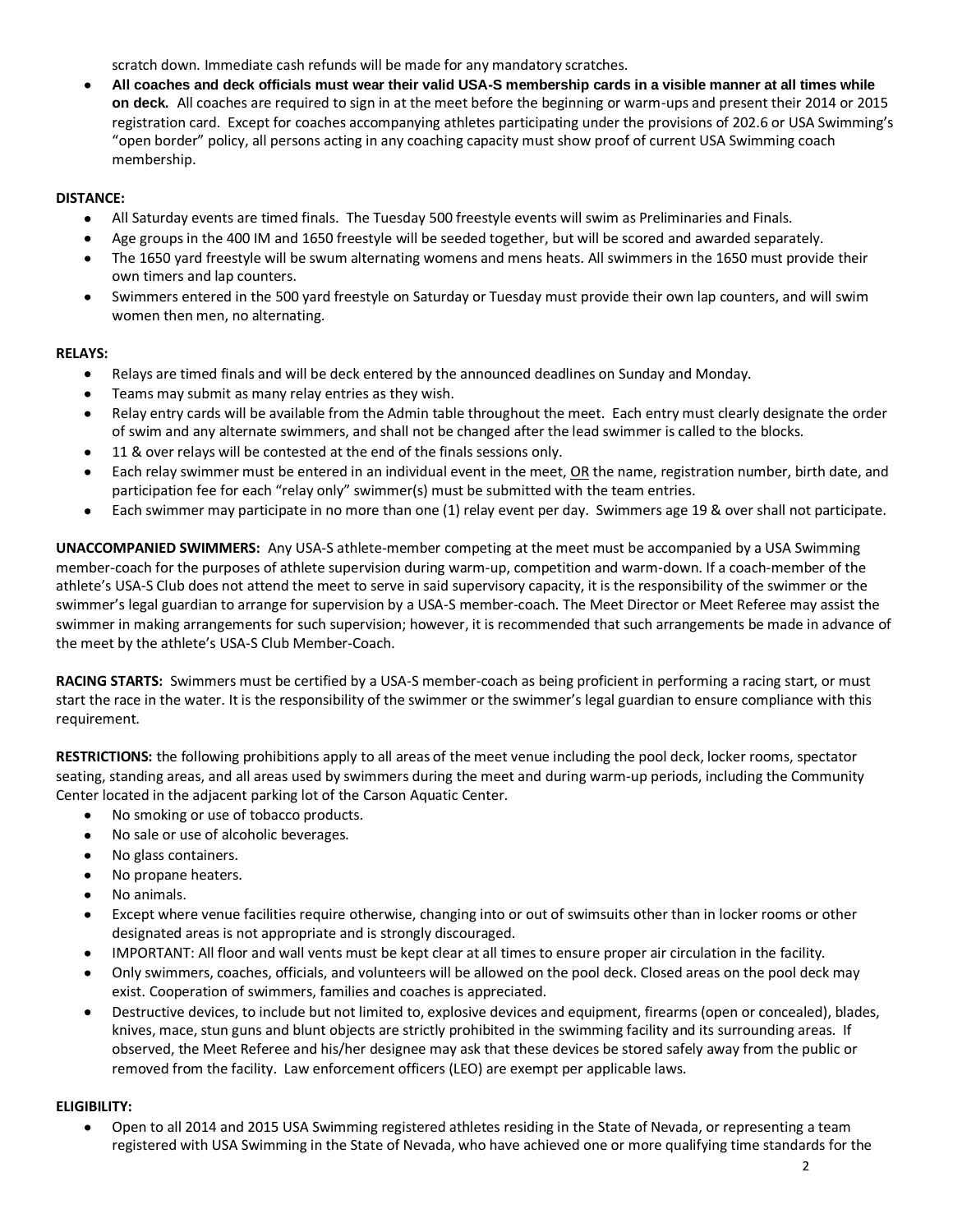meet (attached) or are properly entered as relay-only swimmers.

- The swimmer's age will be the age of the swimmer on the first day of the meet.
- Swimmers 19 &over may participate in the oldest age group of individual preliminary and timed final events, but shall not participate in finals or relays, and shall not score points or receive awards.
- Swimmers must enter their name and registration number exactly as they are shown in their USA Swimming Registration. If this is not done, it may be difficult to match the swimmer with the registration and times database. The meet host will check all swimmer registrations against the SWIMS database and if not found to be registered, the Meet Director shall accept the registration at the meet (a \$10 surcharge will be added to the regular registration fee). Duplicate registrations will be refunded by mail.
- Disabled swimmers are welcome to attend this meet and should contact the Meet Director or Meet Referee regarding  $\bullet$ special accommodations.
- Entries with "NO TIME" or not meeting the qualifying or bonus standards will be **rejected** except for relays.

**SEEDING:** Event seeding will be in the following order: conforming short course yards, non-conforming long course meters – USA Swimming rules 207.12.7B. **See Rules for distance events seeding.**

**CHECK-IN: ALL PRELIMINARY AND TIMED-FINAL EVENTS WILL BE DECK SEEDED.** Swimmers must check-in at the Clerk-of-Course. Close of check-in for the first four (4) events of each session shall be 30 minutes before the start of the session. Close of check‐in for all subsequent events of that session shall be no more than 60 minutes before the estimated time of the start of the first heat of the event. No event shall be closed more than 30 minutes before the scheduled start of the session. Swimmers who do not check-in will be automatically scratched and may not compete in that event.

# **SCRATCHES AND NO-SHOWS:**

- **Preliminary and Timed Finals events:** Any swimmers not reporting for or competing in a preliminary or timed final event that they have checked in for shall not be penalized. Swimmers who must withdraw from an event in which they have been seeded are requested to notify the Referee immediately.
- **Finals of events with Preliminaries:** Any swimmer qualifying for any level of finals in an individual event who does not wish  $\bullet$ to compete must scratch within 30 minutes after the announcement of qualifiers. During this period, qualifiers may also notify the referee that they may not intend to compete in consolation finals or finals. In this case they must declare their final intention within 30 minutes after the announcement of qualifiers following their last individual preliminary event of that day. Otherwise, all qualifiers not properly scratched will be seeded in finals.
- **Penalty for No-show in Finals:** Any swimmer originally qualifying for any level of finals in an individual event who fails to show up in said final race prior to calling the first alternate, without having properly scratched first, shall be barred from the remainder of any final and relay events for that day. Should the swimmer have no additional finals events for that day, they will be barred from the next preliminary event in which they are entered in the meet. If the No-Show occurs on the last day that the swimmer is entered in an individual event in the meet, and no other individual event penalty is applicable, the swimmer shall then be fined \$25.00. The fine will be increased to \$100 if after 30 days of receiving the letter of notification the party has not made the payment.
- **Exceptions:** No penalty shall apply for failure to withdraw or compete in a finals event if the referee is notified in the event of illness or injury and accepts the proof thereof, or it is determined by the referee that the failure is caused by circumstances beyond the control of the swimmer, or the swimmer qualified for any level of finals due to scratches of one or more original finalists, or the swimmer is an alternate for any level of finals.

**ELECTRONIC TEAM ENTRIES**: a team may submit their entries electronically as a **single** file in HyTek format, using the event file available from the Meet Director. (Visit <http://www.hy-tekltd.com/downloads.html> to obtain a free version of HyTek Lite Team Manager.) Entry file must be electronically received no later than 6:30 pm Wednesday, October 29, 2014, by Becki Boehnke at [becki@tigersharks.org](mailto:becki@tigersharks.org), and must include a PDF or hard-copy printout of the team's complete entries. Payment in full of all fees (including participation fees for relay-only swimmers) must also be received by the same deadline at the mailing address below. Prior to the entry deadline, team HyTek entries may be changed ONLY by re-submitting the ENTIRE corrected entries as a **single replacement file**, provided the appropriate entry fees are received by the deadline. **No partial submissions, no late entries or entry changes, no deck entries (except relays), and no late payments will be accepted.**

**MAILED OR HAND DELIVERED ENTRIES:** Entries must be on the attached consolidated entry form accompanied by the required fees. Forms must be filled out completely and printed clearly with swimmers best time. Entries must be postmarked by midnight, Monday, **October 27, 2014** or hand delivered by 6:30 p.m. Wednesday, October 29, 2014 **No late entries or entry changes, and no deck entries (except relays) will be accepted.** No refunds will be made, except mandatory scratch downs. Requests for confirmation of receipt of entries should include a self-addressed envelope.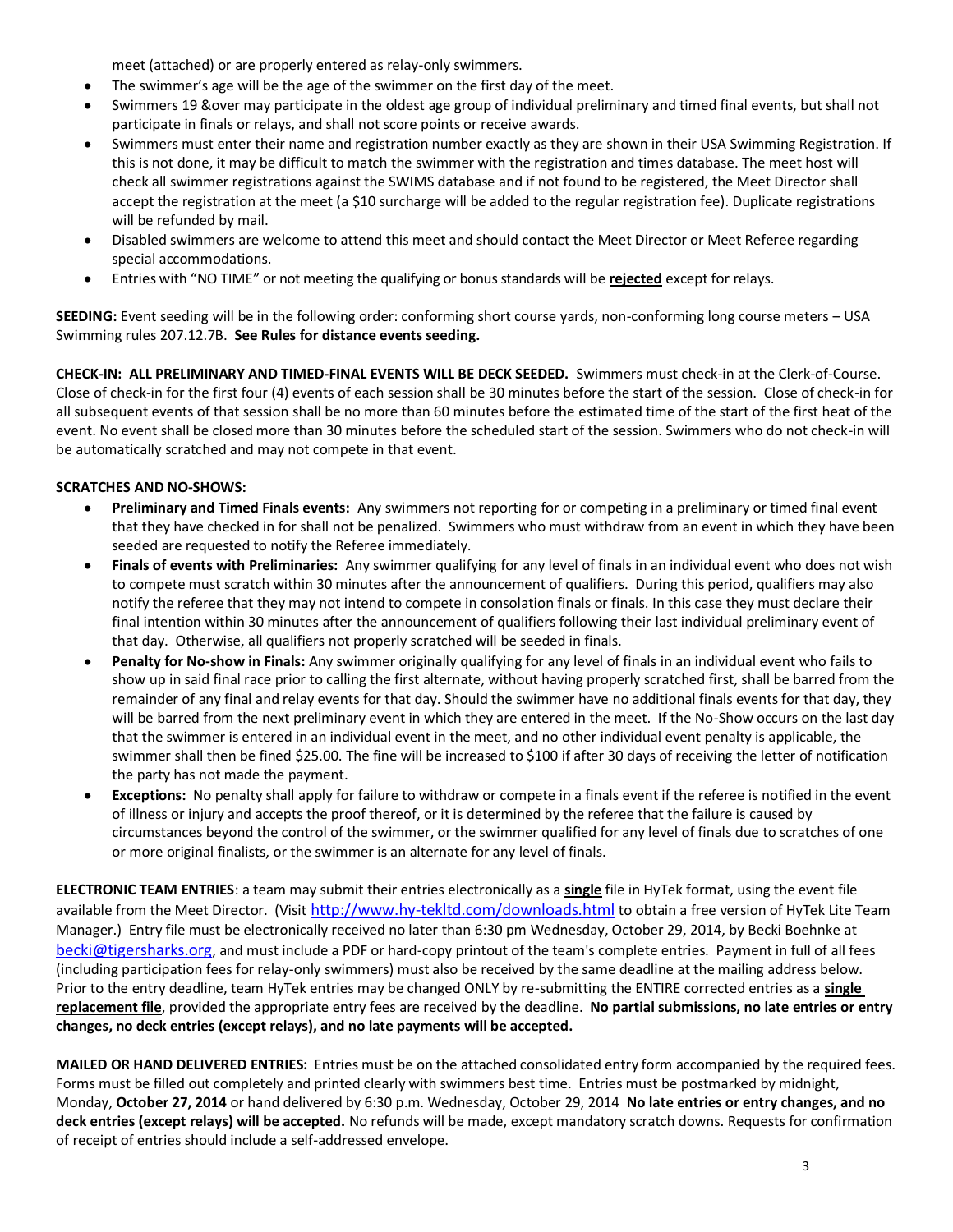**ENTRY TIMES:** Swimmers must enter their best achieved qualifying time (or eligible bonus time) in the conforming (short course yards) or non-conforming (long course meters) course designated by a "Y" or "L" respectively for each event entered. Converted times, No Times ("NT"), and unofficial times will **not** be accepted. All entry times must meet the minimum qualifying times and will be run through the SWIMS database for verification.

**BONUS EVENTS:** Swimmers with 1 qualifying time standard may enter up to 2 additional BONUS EVENTS where the bonus standard is achieved. Swimmers with 2 qualifying times may enter 1 additional Bonus Event where the bonus standard is achieved. SWIMMERS WITH 3 or MORE QUALIFYING TIMES – NO BONUS EVENTS. Bonus time standards for events distance 25 add .25 sec, 50 add .50 sec, 100 add 1.00 sec, and 200 add 2.00 sec to the qualifying time standards for those events. There are no bonus events for distances longer than 200.

**ENTRY FEES:** \$5.50 per individual event plus a \$9.00 per swimmer participation fee. Entries will be rejected if payment is not sent at time of request. Relays will be \$16.00 due with the relay entries or no later than 9:00 AM Tuesday November  $11^{th}$ , 2014.

**Make check payable to: Carson Tigersharks Mail entries to: Becki Boehnke Hand deliver entries to: Becki Boehnke PO Box 1876 841 N. Roop St. Carson City, NV 89702 Carson City, NV 89701**

**AWARDS:** Individual Events: Medals  $1^\text{st} - 8^\text{th}$  place; Ribbons  $9^\text{th} - 16^\text{th}$ 

Awards for Individual High Point and Runner up for 8 & under, 9-10, 11-12, 13-14 and 15-18 age groups Relays:  $1<sup>st</sup> - 3<sup>rd</sup>$ 

No team awards will be given.

All awards must be picked up at the meet. No awards will be mailed. Each team is asked to designate a representative to collect the awards.

# **SCORING:**

Individual: 20-17-16-15-14-13-12-11-9-7-6-5-4-3-2-1 19 & over swimmers will not score or receive awards

**ADMISSION:** Free. A **four-day** program will be available for a fee.

**HOSPITALITY:** Hospitality available for coaches, officials, timers, and volunteers. Lunches will be provided for coaches and working deck officials. There **WILL** be a snack bar.

**TIMERS:** Clubs will be assigned lanes based on the number of swimmers from each club (host club will not be expected to time). Swimmers will need to provide their own timers for the 1650 freestyle events.

**MINIMUM OFFICIALS:** All available USA Swimming member certified officials are welcomed and encouraged to work at this meet. Officials must be certified by their LSC in the position(s) worked; no trainees will be accepted at this meet. **Participating clubs are** *requested* **to provide at least the following number of certified and carded officials for each session:**

| Club swimmers entered in session | Trained and carded officials requested |
|----------------------------------|----------------------------------------|
| $1 - 10$                         |                                        |
| $11 - 25$                        |                                        |
| 26-50                            |                                        |
| $51 - 75$                        |                                        |
| 76-100                           |                                        |
| 101 or more                      |                                        |

**TIMERS:** Clubs will be assigned lanes based on the number of swimmers from each club (host club will not be expected to time). Swimmers will need to provide their own timers for the 1650 freestyle events.

**ACCOMMODATIONS**: We will have a preferred list of hotels on our website at [www.tigersharks.org](http://www.tigersharks.org/)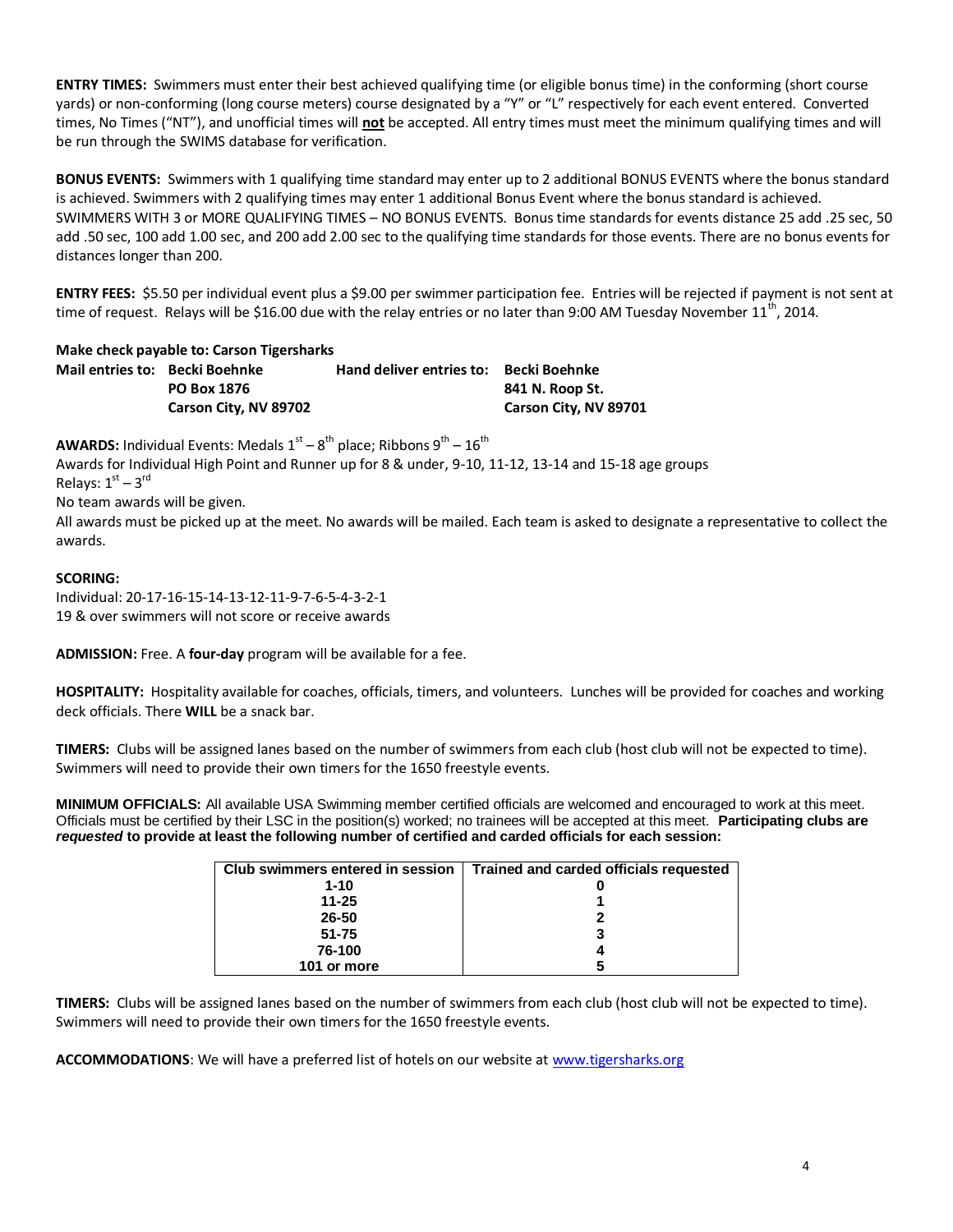#### **SCHEDULE OF EVENTS: Saturday, November 8, 2014 – 11 & Over TIMED FINALS Warm Ups 12:30 PM Start Time 2:00 PM**

| <b>THE END TO BE SENT IN STRIP IN THE END IN</b> |                        |                                                 |                       |                                         |  |  |
|--------------------------------------------------|------------------------|-------------------------------------------------|-----------------------|-----------------------------------------|--|--|
| <b>Girls Time Standards</b><br>(SCY/LCM)         | <b>Girls</b><br>Event# | <b>Event Description</b><br><b>Timed Finals</b> | <b>Boys</b><br>Event# | <b>Boys Time Standards</b><br>(SCY/LCM) |  |  |
| 6:00.89/6:44.97                                  |                        | 13-14 400 IM                                    |                       | 6:10.27/6:55.29                         |  |  |
| 5:25.05/6:05.55                                  |                        | 15& Over 400 IM                                 | 2                     | 5:39.95/6:21.94                         |  |  |
| 6:43.35/6:06.94                                  | ∍                      | 11-12 500 Freestyle                             | 4                     | 7:24.59/6:43.23                         |  |  |
| 24:00.71/24:30.71                                |                        | 13-14 1650 Freestyle                            | 6                     | 23:37.97/24:07.97                       |  |  |
| 21:12.49/21:42.49                                |                        | 15& Over 1650 Freestyle                         | 6                     | 21:48.50/22:18.50                       |  |  |

#### **Sunday, November 9, 2014 – 11 & Over PRELIMS Warm Ups 7:00 AM Start Time 8:30 AM**

| warm Ops 7:00 Alvi Start Time 8:30 Alvi |              |                               |             |                            |  |
|-----------------------------------------|--------------|-------------------------------|-------------|----------------------------|--|
| <b>Girls Time Standards</b>             | <b>Girls</b> | <b>Event Description</b>      | <b>Boys</b> | <b>Boys Time Standards</b> |  |
| (SCY/LCM)                               | Event#       | <b>AM and Finals Sessions</b> | Event#      | (SCY/LCM)                  |  |
| 2:32.03/2:51.23                         | 7            | 11-12 200 Freestyle           | 8           | 2:47.07/3:07.77            |  |
| 2:21.88/2:40.06                         | 9            | 13-14 200 Freestyle           | 10          | 2:24.78/2:43.25            |  |
| 2:09.15/2:26.06                         | 11           | 15 & Over 200 Freestyle       | 12          | 2:11.71/2:28.88            |  |
| 42.32/47.55                             | 13           | 11-12 50 Breaststroke         | 14          | 46.68/52.34                |  |
| 1:27.65/1:38.41                         | 15           | 13-14 100 Breaststroke        | 16          | 1:30.88/1:41.96            |  |
| 1:20.13/1:30.14                         | 17           | 15 & Over 100 Breaststroke    | 18          | 1:21.23/1:31.35            |  |
| 1:20.37/1:30.40                         | 19           | 11-12 100 Backstroke          | 20          | 1:32.10/1:43.31            |  |
| 2:42.53/3:02.78                         | 21           | 13-14 200 Backstroke          | 22          | 2:56.35/3:17.98            |  |
| 2:29.87/2:48.85                         | 23           | 15 & Over 200 Backstroke      | 24          | 2:43.84/3:03.82            |  |
| 37.13/41.84                             | 25           | 11-12 50 Butterfly            | 26          | 38.98/43.87                |  |
| 1:18.40/1:28.24                         | 27           | 13-14 100 Butterfly           | 28          | 1:18.28/1:28.10            |  |
| 1:09.34/1:18.27                         | 29           | 15 & Over 100 Butterfly       | 30          | 1:10.88/1:19.96            |  |
|                                         | $31*$        | 11-12 200 Medley Relay        | $32*$       |                            |  |
|                                         | $33*$        | 13-14 400 Medley Relay        | 34*         |                            |  |
|                                         | $35*$        | 11-18 400 Medley Relay        | $36*$       |                            |  |

**\*11-over relays will be swum only during the finals session.**

# **Sunday November 9, 2014 – 10 & Under TIMED FINALS**

**Warm Ups Not Before 11:30 AM Start Time Not Before 12:30 PM**

| Start Time Not belore 12.50 PM           |                         |                                                            |                       |                                         |  |
|------------------------------------------|-------------------------|------------------------------------------------------------|-----------------------|-----------------------------------------|--|
| <b>Girls Time Standards</b><br>(SCY/LCM) | <b>Girls</b><br>Event # | <b>Event Description</b><br><b>PM Timed Finals Session</b> | <b>Boys</b><br>Event# | <b>Boys Time Standards</b><br>(SCY/LCM) |  |
| 3:04.40/3:26.84                          | 37                      | 9-10 200 Freestyle                                         | 38                    | 3:07.14/3:29.85                         |  |
| 1:51.58/2:04.73                          | 39                      | 8 & Under 100 Freestyle                                    | 40                    | 1:47.33/2:00.06                         |  |
| 49.77/55.74                              | 41                      | 9-10 50 Breaststroke                                       | 42                    | 51.83/58.01                             |  |
| 29.93                                    | 43                      | 8 & Under 25 Breaststroke                                  | 44                    | 29.12                                   |  |
| 1:36.53/1:48.18                          | 45                      | 9-10 100 Backstroke                                        | 46                    | 1:44.04/1:56.44                         |  |
| 59.89/1:06.87                            | 47                      | 8 & Under 50 Backstroke                                    | 48                    | 59.15/1:06.06                           |  |
| 1:33.87                                  | 49                      | 9-10 100 IM                                                | 50                    | 1:39.92                                 |  |
|                                          | 51                      | 8 & Under 100 Medley Relay                                 | 52                    |                                         |  |
|                                          | 53                      | 9-10 200 Medley Relay                                      | 54                    |                                         |  |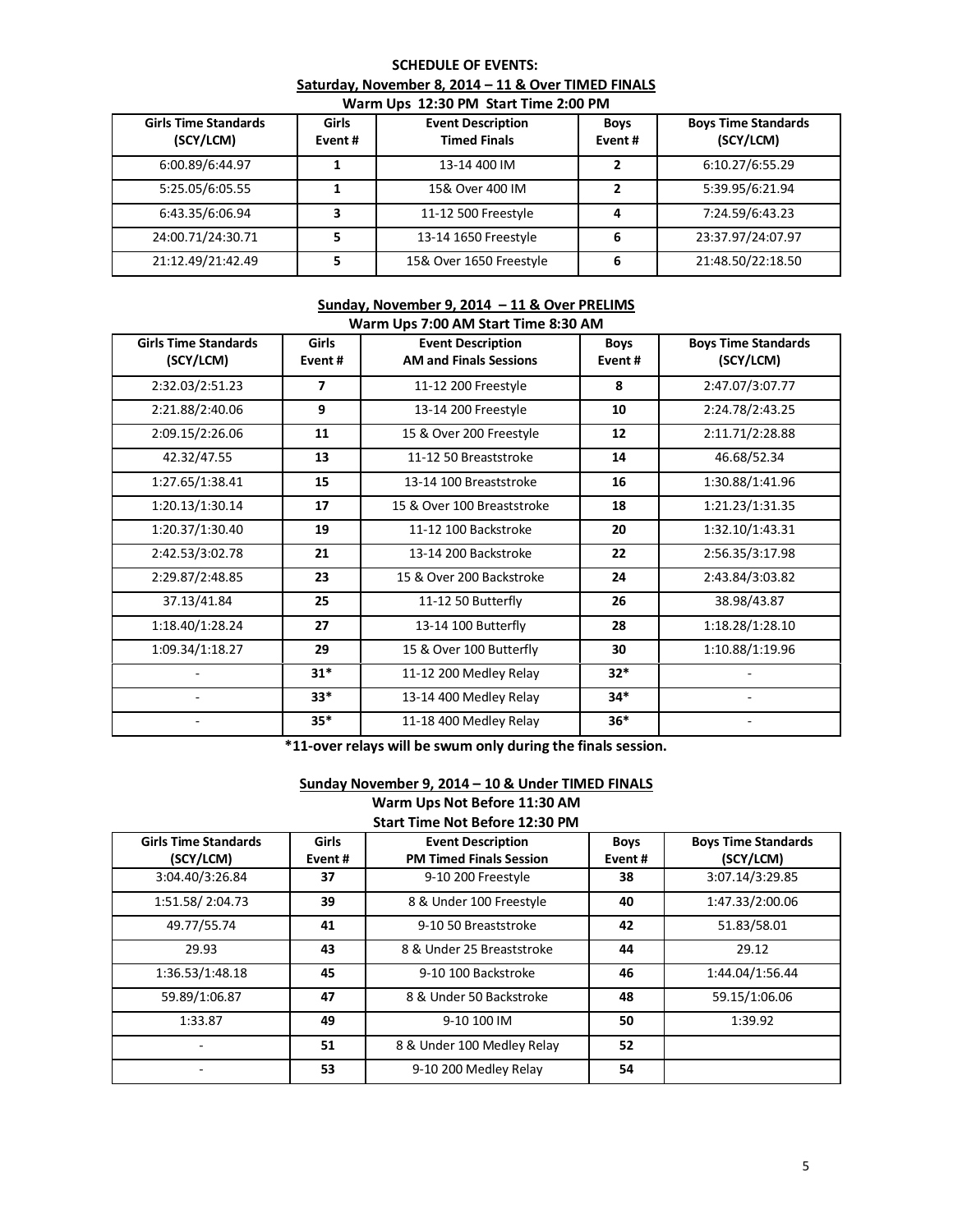|  |  |  |  | Monday November 10, 2014: 11 & Over PRELIMS |
|--|--|--|--|---------------------------------------------|
|--|--|--|--|---------------------------------------------|

| <b>Girls Time Standards</b><br>(SCY/LCM) | Girls<br>Event# | <b>Event Description</b><br><b>AM and Finals Sessions</b> | <b>Boys</b><br>Event# | <b>Boys Time Standards</b><br>(SCY/LCM) |
|------------------------------------------|-----------------|-----------------------------------------------------------|-----------------------|-----------------------------------------|
| 2:27.83/2:46.61                          | 55              | 15 & Over 200 IM                                          | 56                    | 2:30.24/2:49.26                         |
| 2:38.46/2:58.30                          | 57              | 13-14 200 IM                                              | 58                    | 2:50.13/3:11.14                         |
| 1:19.39                                  | 59              | 11-12 100 IM                                              | 60                    | 1:28.23                                 |
| 3:00.99/3:23.08                          | 61              | 15 & Over 200 Breaststroke                                | 62                    | 3:02.80/3:25.08                         |
| 3:10.60/3:33.65                          | 63              | 13-14 200 Breaststroke                                    | 64                    | 3:17.76/3:41.53                         |
| 1:34.98/1:46.47                          | 65              | 11-12 100 Breaststroke                                    | 66                    | 1:42.30/1:54.53                         |
| 59.15/1:07.06                            | 67              | 15 & Over 100 Freestyle                                   | 68                    | 58.29/1:06.11                           |
| 1:03.88/1:12.66                          | 69              | 13-14 100 Freestyle                                       | 70                    | 1:05.99/1:14.58                         |
| 1:09.58/1:17.53                          | 71              | 11-12 100 Freestyle                                       | 72                    | 1:14.34/1:23.77                         |
| 2:55.43/3:16.97                          | 73              | 15 & Over 200 Butterfly                                   | 74                    | 2:43.47/3:03.92                         |
| 3:02.28/3:24.50                          | 75              | 13-14 200 Butterfly                                       | 76                    | 2:56.86/3:18.54                         |
| 1:27.94/1:38.73                          | 77              | 11-12 100 Butterfly                                       | 78                    | 1:30.14/1:41.15                         |
|                                          | 79*             | 11-12 200 Freestyle Relay                                 | $80*$                 |                                         |
|                                          | $81*$           | 13-14 400 Freestyle Relay                                 | $82*$                 |                                         |
|                                          | $83*$           | 11-18 400 Freestyle Relay                                 | $84*$                 |                                         |

#### **Warm Ups 7:00 AM Start Time 8:30 AM**

**\*11-over relays will be swum only during the finals session.**

# **Monday November 10, 2014 – 10 & Under TIMED FINALS**

# **Warm Ups Not Before 11:30 AM**

## **Start Time Not Before 12:30 PM**

| <b>Girls Time Standards</b><br>(SCY/LCM) | Girls<br>Event# | <b>Event Description</b><br><b>PM Timed Finals Session</b> | <b>Boys</b><br>Event# | <b>Boys Time Standards</b><br>(SCY/LCM) |
|------------------------------------------|-----------------|------------------------------------------------------------|-----------------------|-----------------------------------------|
| 44.29/49.71                              | 85              | 9-10 50 Butterfly                                          | 86                    | 43.39/48.72                             |
| 26.63                                    | 87              | 8 & Under 25 Butterfly                                     | 88                    | 26.63                                   |
| 43.55/48.90                              | 89              | 9-10 50 Backstroke                                         | 90                    | 46.70/52.37                             |
| 26.59                                    | 91              | 8 & Under 25 Backstroke                                    | 92                    | 26.95                                   |
| 1:51.25/2:04.37                          | 93              | 9-10 100 Breaststroke                                      | 94                    | 1:55.27/2:08.72                         |
| 1:06.44/1:14.08                          | 95              | 8 & Under 50 Breaststroke                                  | 96                    | 1:04.79/1:12.26                         |
| 1:22.43/1:32.67                          | 97              | 9-10 100 Freestyle                                         | 98                    | 1:25.70/1:36.27                         |
| 49.09/54.99                              | 99              | 8 & Under 50 Freestyle                                     | 100                   | 49.25/55.17                             |
|                                          | 101             | 9-10 200 Freestyle Relay                                   | 102                   |                                         |
|                                          | 103             | 8 & Under 100 Freestyle Relay                              | 104                   |                                         |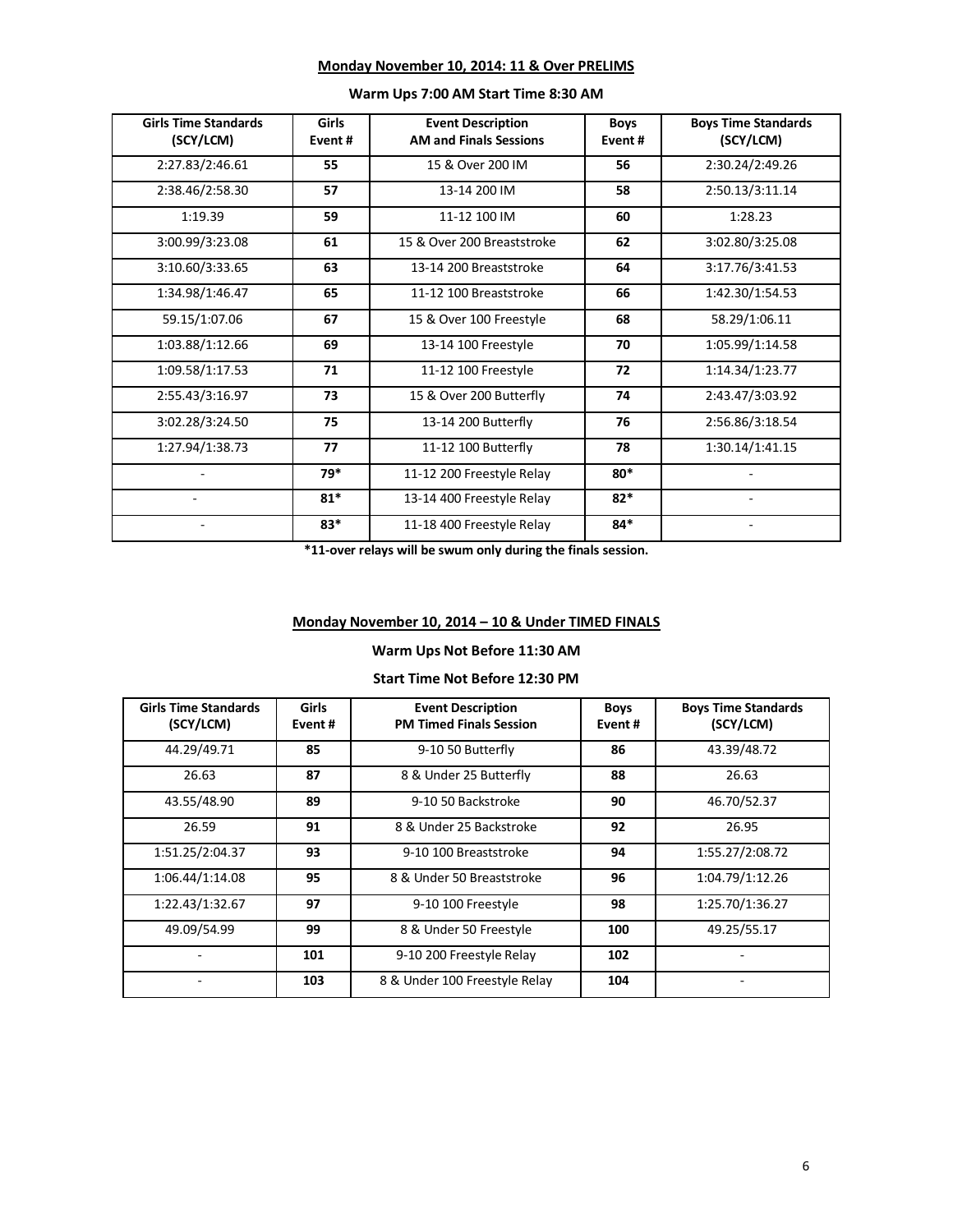### **Tuesday November 11, 2014: 11 & Over PRELIMS**

| <b>Girls Time Standards</b><br>(SCY/LCM) | Girls<br>Event# | <b>Event Description</b><br><b>AM and Finals Sessions</b> | <b>Boys</b><br>Event# | <b>Boys Time Standards</b><br>(SCY/LCM) |
|------------------------------------------|-----------------|-----------------------------------------------------------|-----------------------|-----------------------------------------|
| 37.10/41.81                              | 105             | 11-12 50 Backstroke                                       | 106                   | 41.94/47.13                             |
| 1:14.15/1:23.56                          | 107             | 13-14 100 Backstroke                                      | 108                   | 1:22.01/1:32.21                         |
| 1:10.17/1:19.18                          | 109             | 15 & Over 100 Backstroke                                  | 110                   | 1:13.81/1:23.19                         |
| 2:52.04/3:13.24                          | 111             | 11-12 200 IM                                              | 112                   | 3:13.52/3:36.87                         |
| 6:18.12/5:44.74                          | 113             | 13-14 500 Freestyle                                       | 114                   | 6:31.55/5:56.56                         |
| 5:41.41/5:12.44                          | 115             | 15 & Over 500 Freestyle                                   | 116                   | 5:52.00/5:21.75                         |
| 31.02/35.12                              | 117             | 11-12 50 Freestyle                                        | 118                   | 34.11/38.52                             |
| 29.59/33.54                              | 119             | 13-14 50 Freestyle                                        | 120                   | 30.80/34.88                             |
| 27.55/31.30                              | 121             | 15 & Over 50 Freestyle                                    | 122                   | 26.84/30.52                             |

# **Warm Ups 7:00 AM Start Time 8:30 AM**

# **Tuesday November 11, 2014 – 10 & Under TIMED FINALS**

# **Warm Ups Not Before 10:30 AM**

# **Start Time Not Before 11:30 AM**

| <b>Girls Time Standards</b><br>(SCY/LCM) | Girls<br>Event # | <b>Event Description</b><br><b>PM Timed Finals Session</b> | <b>Boys</b><br>Event # | <b>Boys Time Standards</b><br>(SCY/LCM) |
|------------------------------------------|------------------|------------------------------------------------------------|------------------------|-----------------------------------------|
| 3:32.66/3:57.92                          | 123              | 9-10 200 IM                                                | 124                    | 3:37.02/4:02.72                         |
| 2:08.54                                  | 125              | 8 & Under 100 IM                                           | 126                    | 2:04.84                                 |
| 1:46.40/1:59.04                          | 127              | 9-10 100 Butterfly                                         | 128                    | 1:44.85/1:57.33                         |
| 57.81/1:04.59                            | 129              | 8 & Under 50 Butterfly                                     | 130                    | 58.63/1:05.49                           |
| 36.35/40.98                              | 131              | 9-10 50 Freestyle                                          | 132                    | 38.47/43.31                             |
| 21.73                                    | 133              | 8 & Under 25 Freestyle                                     | 134                    | 22.01                                   |

# **EVENT SUMMARY**:

|          | 8 & Under                                               | $9 - 10$                                                  | $11 - 12$                                                                             | 13-14                                                                            | 15 & Over                                                        |
|----------|---------------------------------------------------------|-----------------------------------------------------------|---------------------------------------------------------------------------------------|----------------------------------------------------------------------------------|------------------------------------------------------------------|
| Saturday | None                                                    | None                                                      | <b>500 Free</b>                                                                       | 400 IM<br>1650 Free                                                              | 400 IM<br>1650 Free                                              |
| Sunday   | 100 Free<br>25 Breast<br>50 Back<br>100 Med R           | 200 Free<br>50 Breast<br>100 Back<br>100 IM<br>200 Med R  | 200 Free<br>50 Breast<br>100 Back<br><b>50 Fly</b><br>200 Med R or<br>400 Med R 11-18 | 200 Free<br>100 Breast<br>200 Back<br>100 Fly<br>400 Med R or<br>400 Med R 11-18 | 200 Free<br>100 Breast<br>200 Back<br>100 Fly<br>400 Med R 11-18 |
| Monday   | 25 Fly<br>25 Back<br>50 Breast<br>50 Free<br>100 Free R | 50 Fly<br>50 Back<br>100 Breast<br>100 Free<br>200 Free R | 100 IM<br>100 Breast<br>100 Free<br>$100$ fly<br>200 Free R $or$<br>400 Free R 11-18  | 200 IM<br>200 Breast<br>100 Free<br>200 Fly<br>400 Free R or<br>400 Free R 11-18 | 200 IM<br>200 Breast<br>100 Free<br>200 Fly<br>400 Free R 11-18  |
| Tuesday  | 100 IM<br>50 Fly<br>25 Free                             | 200 IM<br>100 Fly<br>50 Free                              | 50 Back<br>200 IM<br>50 Free                                                          | 100 Back<br>500 Free<br>50 Free                                                  | 100 Back<br><b>500 Free</b><br>50 Free                           |